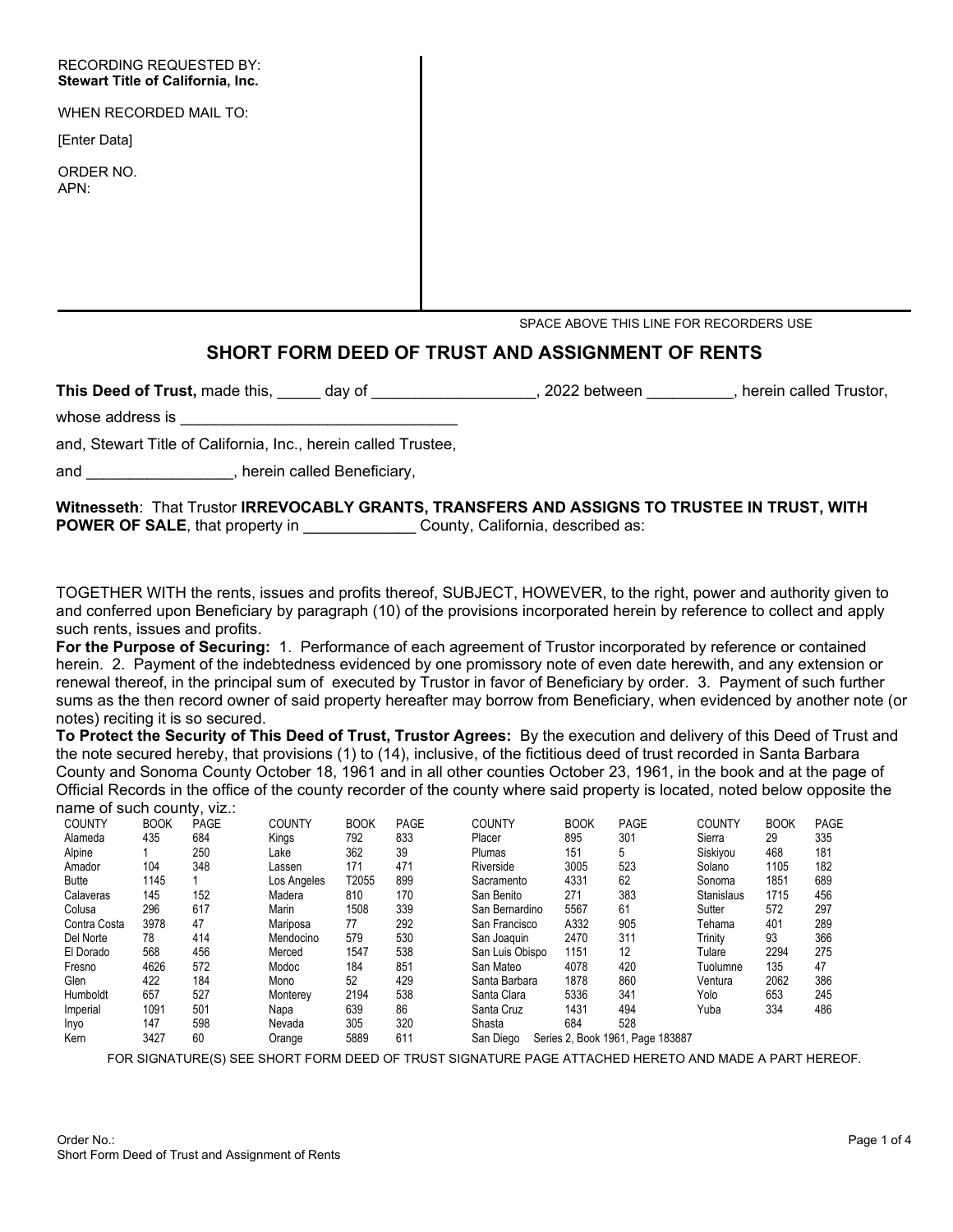## **SHORT FORM DEED OF TRUST SIGNATURE(S) PAGE**

## ORDER NO.

(which provisions, identical in all counties, are printed on the reverse hereof) hereby are adopted and incorporated herein and made a part hereof as fully as though set forth herein at length; that he will observe and perform said provisions; and that the references to property, obligations, and parties in said provisions shall be construed to refer to the property, obligations, and parties set forth in this Deed of Trust.

The undersigned Trustor requests that a copy of any Notice of Default and of any Notice of Sale hereunder be mailed to him at his address hereinbefore set forth.

Date: \_\_\_\_\_\_\_\_\_\_\_\_\_\_\_\_\_\_\_\_\_\_

A notary public or other officer completing this certificate verifies only the identity of the individual who signed the document to which this certificate is attached and not the truthfulness, accuracy, or validity of that document.

State of \_\_\_\_\_\_\_\_\_\_ County of **with the county of the county** 

\_\_\_\_\_\_\_\_\_\_\_\_\_\_\_\_\_\_\_\_\_\_\_\_\_\_\_\_\_\_\_\_\_\_\_\_\_\_\_

On \_\_\_\_\_\_\_\_\_\_\_\_\_\_\_\_\_\_\_\_\_\_\_ before me \_\_\_\_\_\_\_\_\_\_\_\_\_\_\_\_\_\_\_\_\_\_\_\_\_\_\_\_\_, Notary Public personally appeared

\_\_\_\_\_\_\_\_\_\_\_\_\_\_\_\_\_\_\_\_\_\_\_\_\_\_\_\_\_\_\_\_\_\_\_\_\_\_\_\_\_\_\_\_\_\_\_\_\_\_\_\_\_\_\_\_\_\_\_\_\_\_\_\_\_\_\_\_\_\_\_\_\_\_\_\_\_\_, who proved to me on the basis of satisfactory evidence to be the person(s), whose name(s) is/are subscribed to the within instrument and acknowledged to me that he/she/they executed the same in his/her/their authorized capacity(ies), and that by his/her/their signature(s) on the instrument the person(s) or the entity upon behalf of which the person(s) acted, executed the instrument.

I certify under PENALTY OF PERJURY under the laws of the State of California that the foregoing paragraph is true and correct.

WITNESS my hand and official seal.

Signature \_\_\_\_\_\_\_\_\_\_\_\_\_\_\_\_\_\_\_\_\_\_\_\_\_\_\_\_\_\_\_\_\_\_

(seal)

SHORT FORM DEED OF TRUST CONTINUED ON NEXT PAGE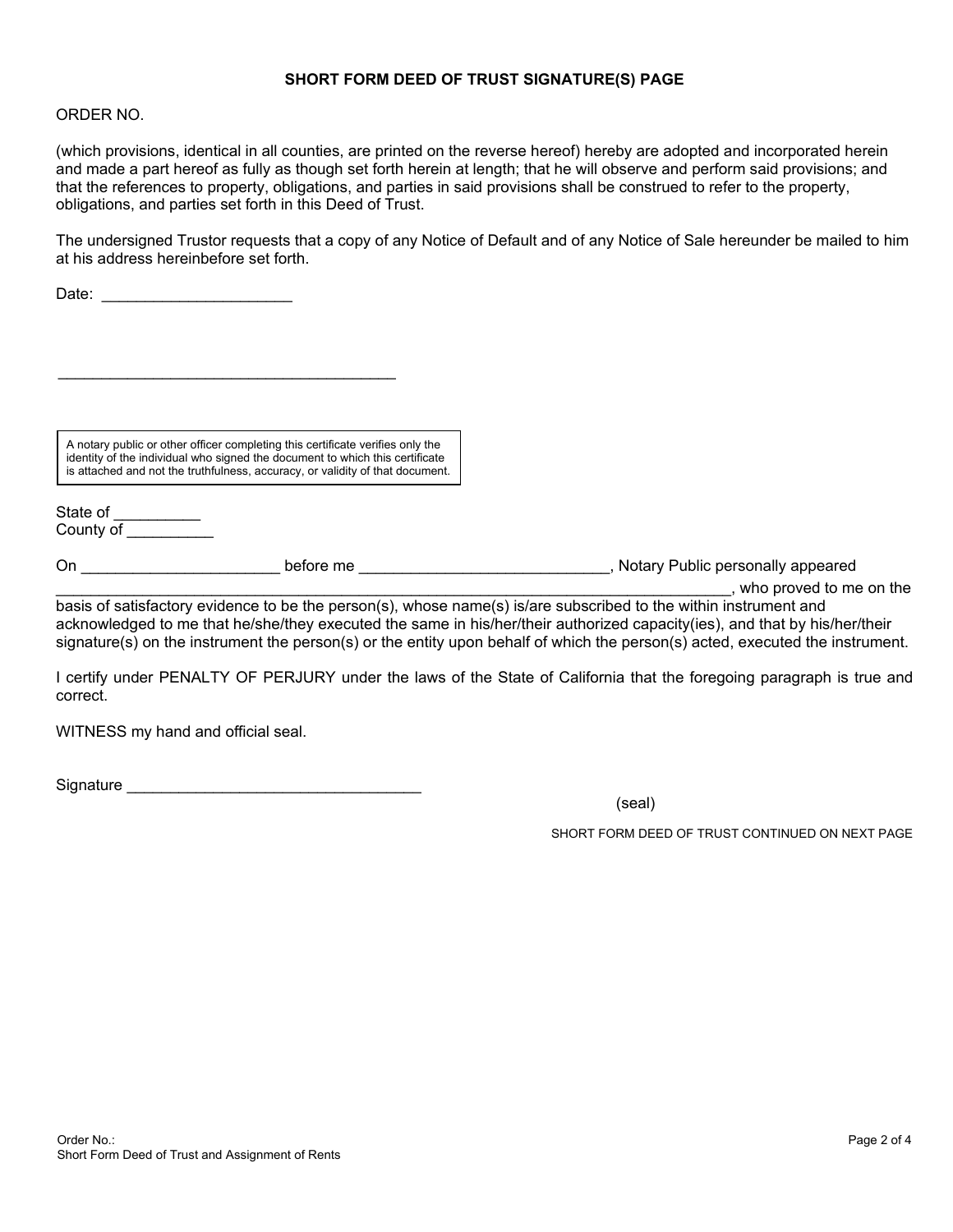#### **SHORT FORM DEED OF TRUST AND ASSIGNMENT OF RENTS**

#### ORDER NO.

The following is a copy of provisions (1) to (14), inclusive, of the fictitious deed of trust, recorded in each county in California, as stated in the foregoing Deed of Trust and incorporated by reference in said Deed of Trust as being a part thereof as if set forth at length therein.

## **To Protect the Security of This Deed of Trust, Trustor Agrees:**

(1) To keep said property in good condition and repair, not to remove or demolish any building thereon, to complete or restore promptly and in good and workmanlike manner any building which may be constructed, damaged or destroyed thereon and to pay when due all claims for labor performed and materials furnished therefor, to comply with all laws affecting said property or requiring any alterations or improvements to be made thereon, not to commit or permit waste thereof, not to commit, suffer or permit any act upon said property in violations of law to cultivate, irrigate, fertilize, fumigate, prune and do all other acts which from the character or use of said property may be reasonably necessary, the specific enumeration's herein not excluding the general.

(2) To provide maintain and deliver to Beneficiary fire insurance satisfactory to and with loss payable to Beneficiary. The amount collected under any fire or other insurance policy may be applied by Beneficiary upon indebtedness secured hereby and in such order as Beneficiary may determine, or at option of Beneficiary the entire amount so collected or any part thereof may be released to Trustor. Such application or release shall not cure or waive any default or notice of default hereunder or invalidate any act done pursuant to such notice.

(3) To appear in and defend any action or proceeding purporting to affect the security hereof or the rights or powers of Beneficiary or Trustee, and to pay all costs and expenses including cost of evidence of title and attorney's fees in a reasonable sum, in any such action or proceeding in which Beneficiary or Trustee may appear, and in any suite brought by Beneficiary to foreclose this Deed.

(4) To pay at least ten days before delinquency all taxes and assessments affecting said property, including assessments on appurtenant water stock, when due, all encumbrances, charges and liens, with interest, on said property or any part thereof, which appear to be prior of superior hereto, all costs, fees and expenses of this Trust.

Should Trustor fail to make any payment or to do any act as herein provided, then Beneficiary or Trustee, but without obligation so to do and without notice to or demand upon Trustor and without releasing Trustor from any obligation hereof, may make or do the same in such manner and to such extent as either may deem necessary to protect the security hereof Beneficiary or Trustee being authorized to enter upon said property for such purposes; appear in and defend any action or proceeding purporting to affect the security hereof or the rights or powers of Beneficiary or Trustee, pay, purchase, contest or compromise any encumbrance, charge or lien which in the judgment of either appears to be prior or superior hereto, and in exercising any such powers, pay necessary expenses, employ counsel and pay his reasonable fees.

(5) To pay immediately and without demand all sums so expended by Beneficiary or Trustee, with interest from date of expenditure at the amount allowed by law in effect at the date hereof, and to pay for any statement provided for by law in effect at the date hereof regarding the obligation secured hereby any amount demanded by the Beneficiary not to exceed the maximum allowed by law at the time when said statement is demanded.

That any award of damages in connection with any condemnation for public use of or injury to said property or any part thereof is hereby assigned and shall be paid to Beneficiary who may apply or release such moneys received by him in the same manner and with the same effect as above provided for disposition of proceeds of fire or other insurance.

(7) That by accepting payment of any sum secured hereby after its due date, Beneficiary does not waive his rights either to require prompt payment when due of all other sums so secured or to declare default for failure so to pay.

(8) That at any time or from time to time, without liability therefor and without notice, upon written request of Beneficiary and presentation of this Deed and said note for endorsement, and without affecting the personal liability of any person for payment of the indebtedness secured hereby. Trustee may reconvey any part of said property, consent to the making of any map or plot thereof, join in granting any easement thereon; or join in any extension agreement or any agreement subordinating the lien or charge hereof.

(9) That upon written request of Beneficiary state that all sums secured hereby have been paid, and upon surrender of this Deed and said note to Trustee for cancellation and retention and upon payment of its fees, Trustee shall reconvey, without warranty, the property then held hereunder. The recitals in such reconveyance of any matters or facts shall be conclusive proof of the truthfulness thereof. The grantee in such reconveyance may be described as "The person or persons legally entitled thereto". Five years after issuance of such full reconveyance, Trustee may destroy said note and this Deed (unless directed in such request to retain them).

(10) That as additional security, Trustor hereby give to and confers upon Beneficiary the right, power and authority, during the continuance of these Trusts, to collect the rents, issues and profits of said property, reserving unto Trustor the right, prior to any default by Trustor in payment of any indebtedness secured hereby or in performance of any agreement hereunder, to collect the rents, issues and profits of said property, reserving unto Trustor the right, prior to any default by Trustor in payment of any indebtedness secured hereby or in performance of any agreement hereunder, to collect and retain such rents, issues and profits as they become due and payable. Upon any such default, Beneficiary may at any time without notice, either in person, by agent, or by a receiver to be appointed by a court, and without regard to the adequacy of any security for the indebtedness hereby secured, enter upon and take possession of said property or any part thereof, in his own name sue for or otherwise collect such rents, issues and profits including those past due and unpaid, and apply the same, less costs and expenses of operation and collection, including reasonable attorney's fees. Upon any indebtedness secured hereby, and in such order as Beneficiary may determine. The entering upon and taking possession of said property, the collection of such rents, issues and profits and the application thereof as aforesaid, shall not cure or waive any default or notice of default hereunder or invalidate any act done pursuant to such notice.

(11) That upon default by Trustor in payment of any indebtedness secured hereby or in performance of any agreement hereunder. Beneficiary may declare all sums secured hereby immediately due and payable by delivery to Trustee of written declaration of default and demand for sale and of written notice of default and of election to cause to be sold said property which notice Trustee shall cause to be filed for record. Beneficiary also shall deposit with Trustee this Deed, said note and all documents evidencing expenditures secured hereby.

After the lapse of such time as may then be required by law following the recordation of said notice of default, and notice of sale having been given as then required by law, Trustee, without demand on Trustor, shall sell said property at the time and place fixed by it in said notice of sale, either as a whole or in separate parcels, and in such order as it may determine, at public auction to the highest bidder for cash in lawful money of the United States, payable at time of sale. Trustee may postpone sale of all or any portion of said property by public announcement at such time and place of sale, and from time to time thereafter may postpone such sale by public announcement at such time and place of sale, and from time to time thereafter may postpone such sale by public announcement at the time fixed by the preceding postponement Trustee shall deliver to such purchaser its deed conveying the property so sold, but without any covenant or warranty, express or implied. The recitals in such deed of any matters or facts shall be conclusive proof of the truthfulness thereof. Any person, including Trustor, Trustee, or Beneficiary as hereinafter defined, may purchase at such sale.

After deducting all costs, fees and expenses of Trustee and of this Trust, including cost of evidence of title in connection with sale, Trustee shall apply the proceeds of sale to payment of all sums expended under the terms hereof, not then repaid, with accrued interest at the amount allowed by law in effect at the date hereof, all other sums then secured hereby, and the remainder, if any, to the person or persons legally entitled thereto.

(12) Beneficiary, or any successor in ownership of any indebtedness secured hereby, may from time to time, by instrument in writing, substitute a successor or successors to any Trustee named herein or acting hereunder, which instrument, executed by the Beneficiary and duly acknowledged and recorded in the office of the recorder of the county or counties where said property is situated, shall be conclusive proof of proper substitution of such successor Trustee or Trustees, who shall, without conveyance from the Trustee predecessor. succeed to all its title, estate, rights, powers and duties. Said instrument must contain the name of the original Trustor. Trustee and Beneficiary hereunder, the book and page where this Deed is recorded and the name and address of the new Trustee.

(13) That this Deed applies to, inures to the benefit of, and binds all parties hereto, their heirs, legatees, devisees, administrators, executors, successors and assigns. The term Beneficiary shall mean the owner and holder, including pledges, of the note secured hereby whether or not named as Beneficiary herein in this Deed, whenever the context so requires, the masculine gender includes the feminine and/or neuter, and the singular number includes the plural.

(14) That Trustee accepts this Trust when this Deed, duly executed and acknowledged and is made a public record as provided by law. Trustee is not obligated to notify any party hereto of pending sale under any other Deed of Trust or of any action or proceeding in which Trustor, Beneficiary of Trustee shall be a party unless brought by Trustee.

SHORT FORM DEED OF TRUST CONTINUED ON NEXT PAGE